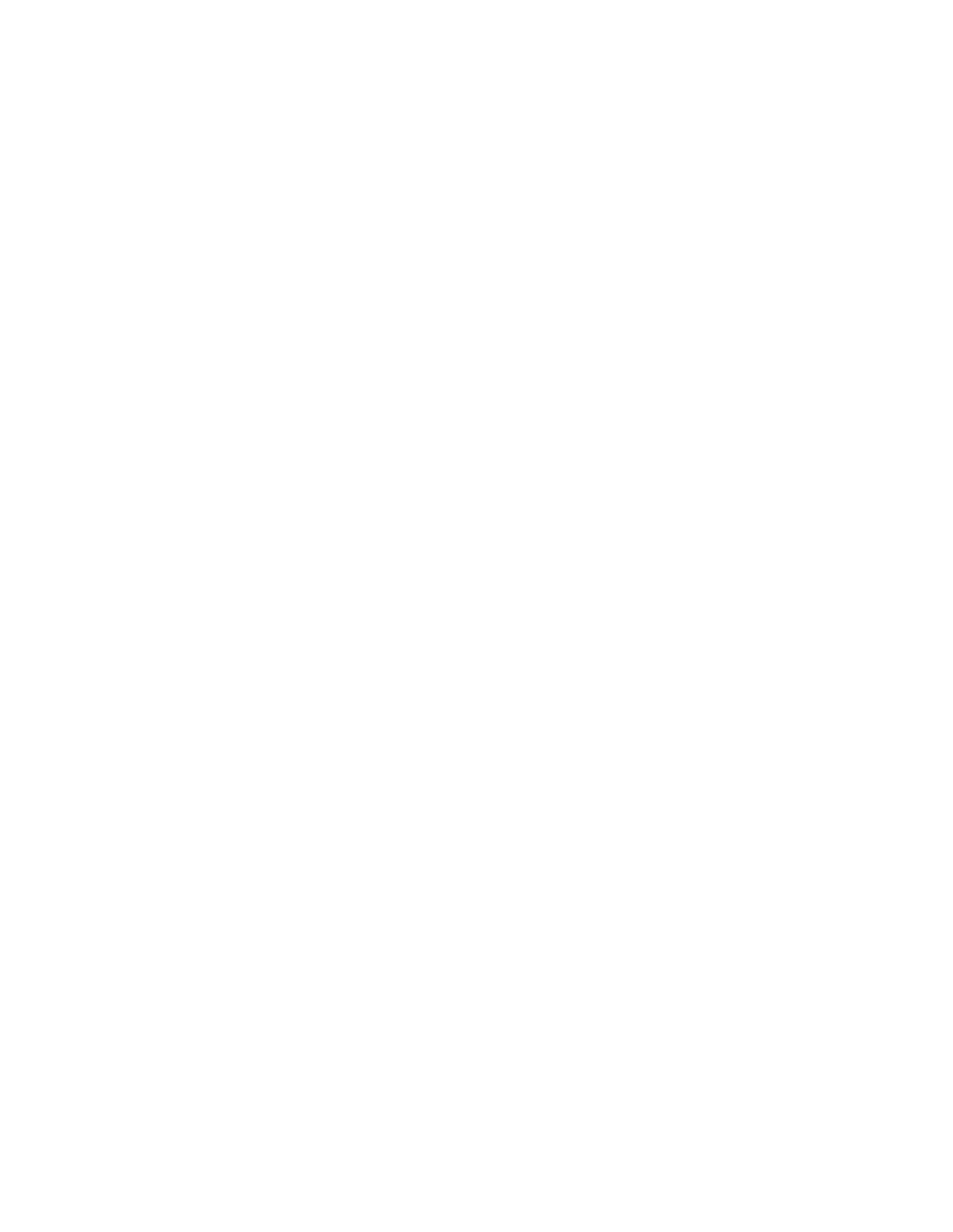

User Manual **English** 

# SURT192XLBP External Battery Pack

# For Use With Smart-UPS® RT 3000/5000/7500/10000 VA Uninterruptible Power Supply

990-1387A 09/2003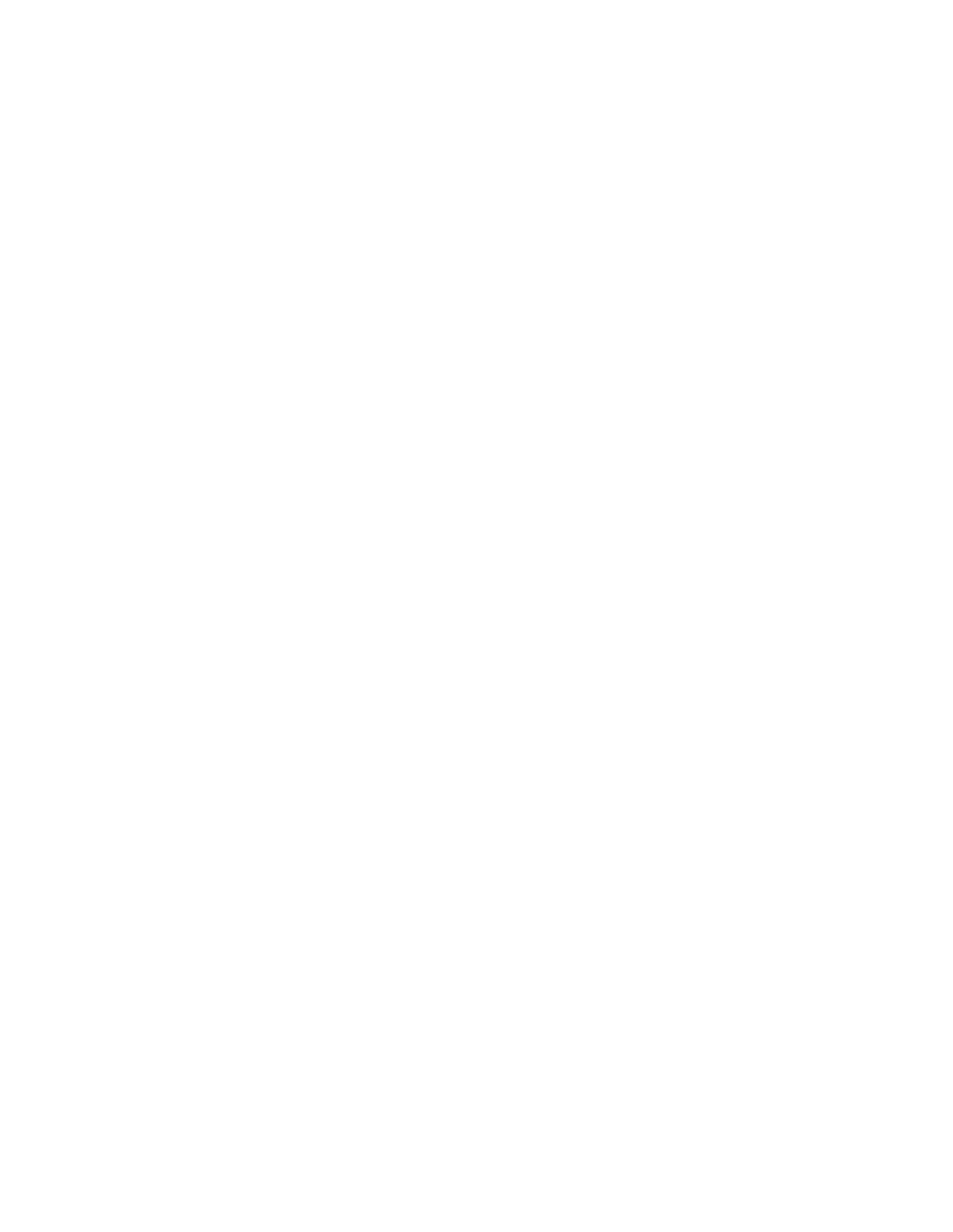### *Introduction*

The SURT192XLBP connects to the APC Smart-UPS® RT 3000/5000/7500/10000 VA. Together these units provide extended protection from blackouts, brownouts, sags, and surges for your computer and other critical electronic equipment.

### **1: INSTALLATION**

#### **Refer to the Safety Instruction sheet included with the UPS before installing the batteries.**

### *Unpacking*

Inspect the unit upon receipt. Notify the carrier and dealer if there is damage.

The packaging is recyclable; save it for reuse or dispose of it properly.

Check the package contents:

- $\Box$  the external battery pack
- $\Box$  the front bezel
- $\Box$  three tie brackets and six screws
- □ product documentation, Safety Guide, warranty information

### *Placement of the External Battery Pack*

Place the external battery pack where it will be used.

#### **The unit is heavy. Select a location sturdy enough to handle the weight.**



Do not operate this unit where there is excessive dust or the temperature and humidity are outside the specified limits. Refer to the APC web site, www.apc.com for details.

1

#### **Ensure the air vents on the front and rear of the unit are not blocked.**

*PLACEMENT*

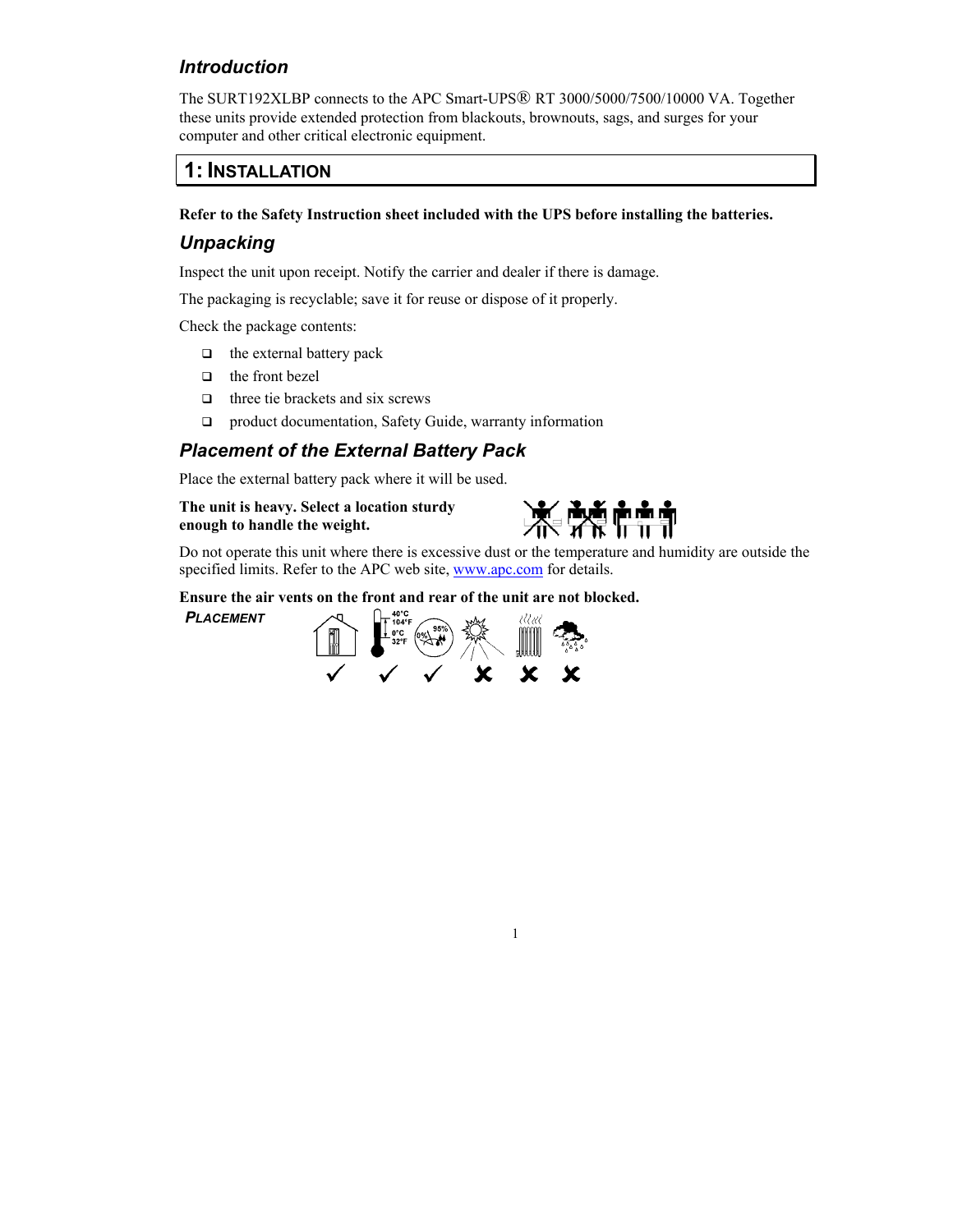## *Installing the External Battery Pack(s)*

Your UPS model may vary from the model depicted in the diagram. The battery installation procedure is identical for all models.

Prior to connecting the batteries, and tie brackets (when used), remove the feet (if installed), from the bottom of the UPS. See diagram.  $x4 \otimes$ x4

#### *REMOVING BATTERIES FROM THE EXTERNAL BATTERY PACK*

This unit is heavy. To lighten the unit, remove the batteries. Refer to the unpacking instructions on the carton the unit is shipped in or see instructions below.



#### *TOWER CONFIGURATION*

#### *Installing and Connecting the External Battery Pack(s)*

**NOTE: The external battery packs must be installed to the** right **of the UPS when facing the**  front **of the units, (see diagrams below).** 

1. Remove the screws that secure the top covers.



2. Install the tie bracket securing the UPS and external battery pack (screws included).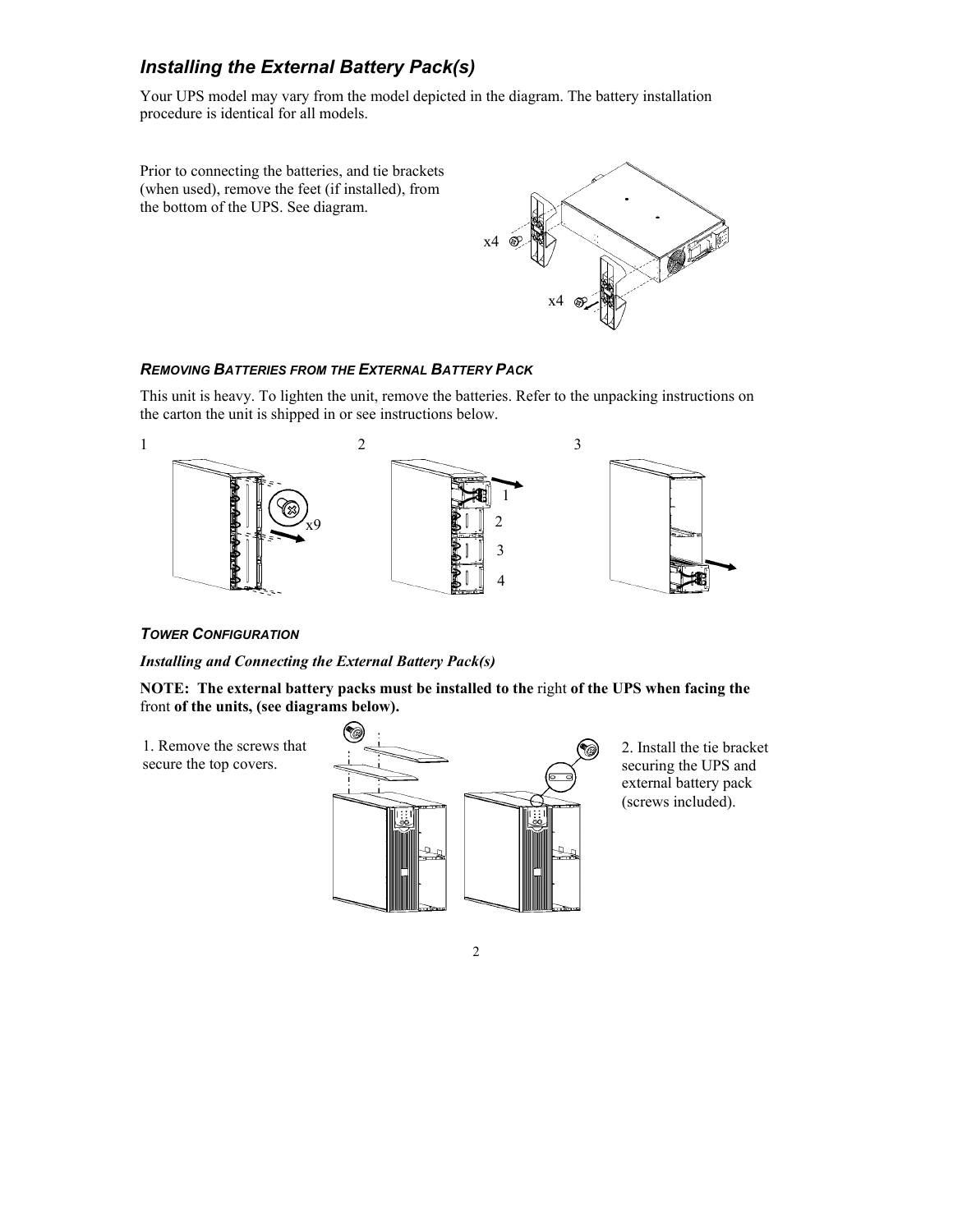3. Install the rear tie brackets (screws included), as shown in the diagrams below.

UPS and One External Battery Pack UPS and Two External Battery Packs







4. Connect the green/yellow ground wires (screws included), as shown in the diagrams below.

### TVSS Ground Wire Connections





5. Connect the rear panel batteries as shown in the diagrams below.



### Rear Battery Connections



6. Replace the top covers and secure with the screws removed in step 1.

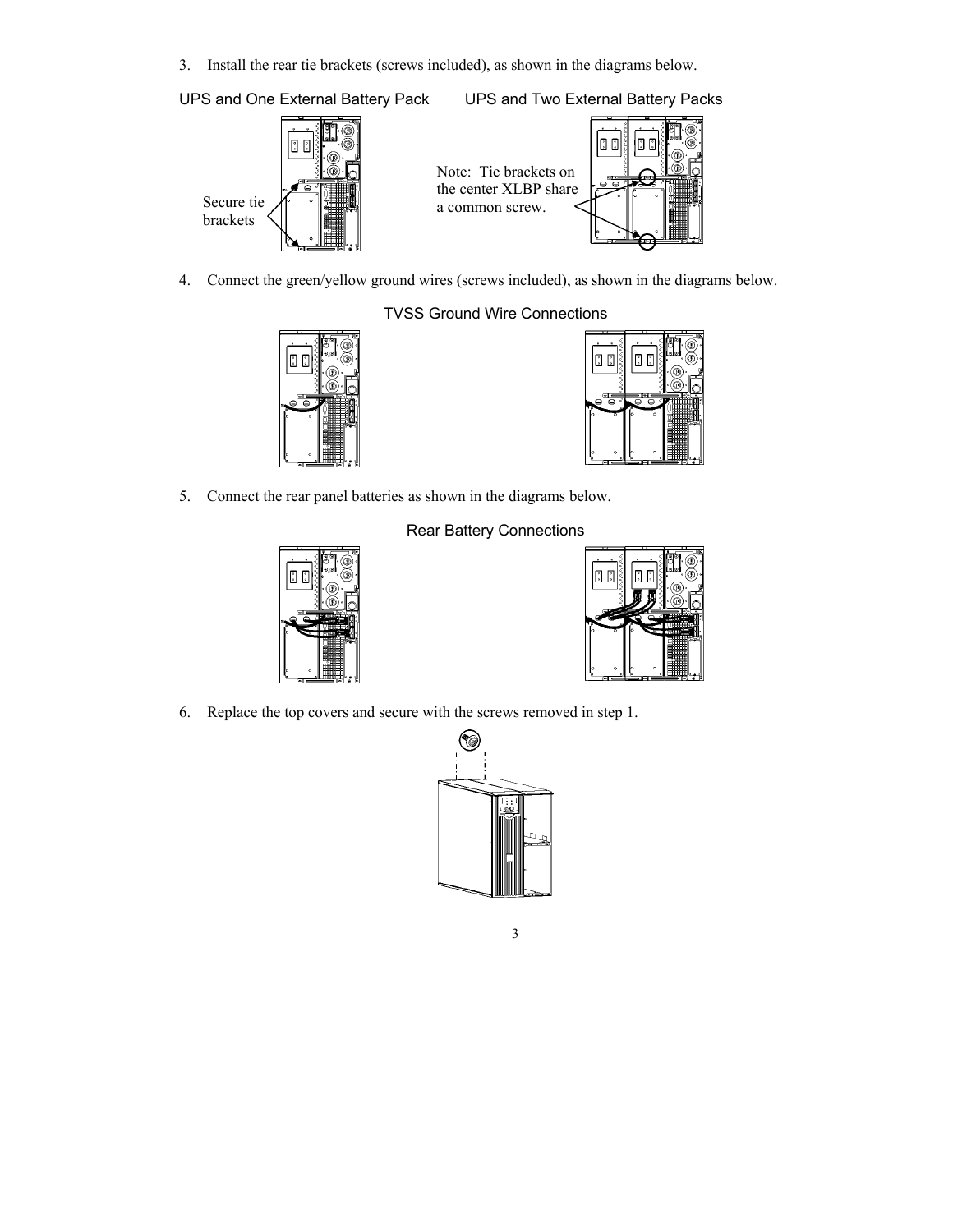### *Installing and Connecting the Front Batteries and Attaching the Bezel*











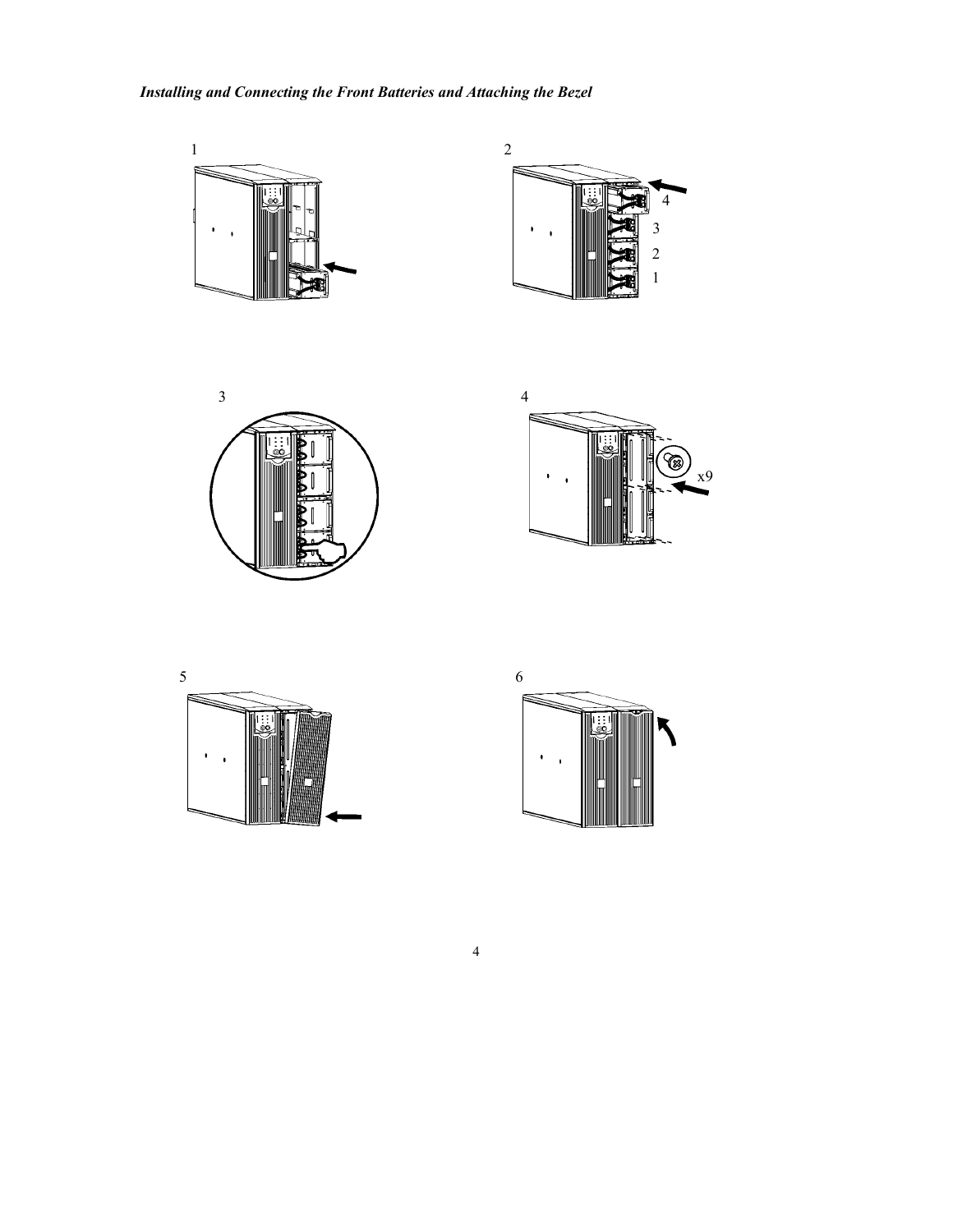#### *RACK MOUNT CONFIGURATION*

Refer to the Installation Guide included in Rail Kit SURTRK2 for instructions on mounting the UPS and the external battery packs into a rack.

#### **NOTE: The external battery packs must be mounted below the UPS in the rack.**

#### *Installing and Connecting the External Battery Pack(s)*

1. Connect the green/yellow ground wires (screws included), as shown in the diagrams below.





2. Connect the rear panel batteries as shown in the diagrams below.



#### Battery Connections

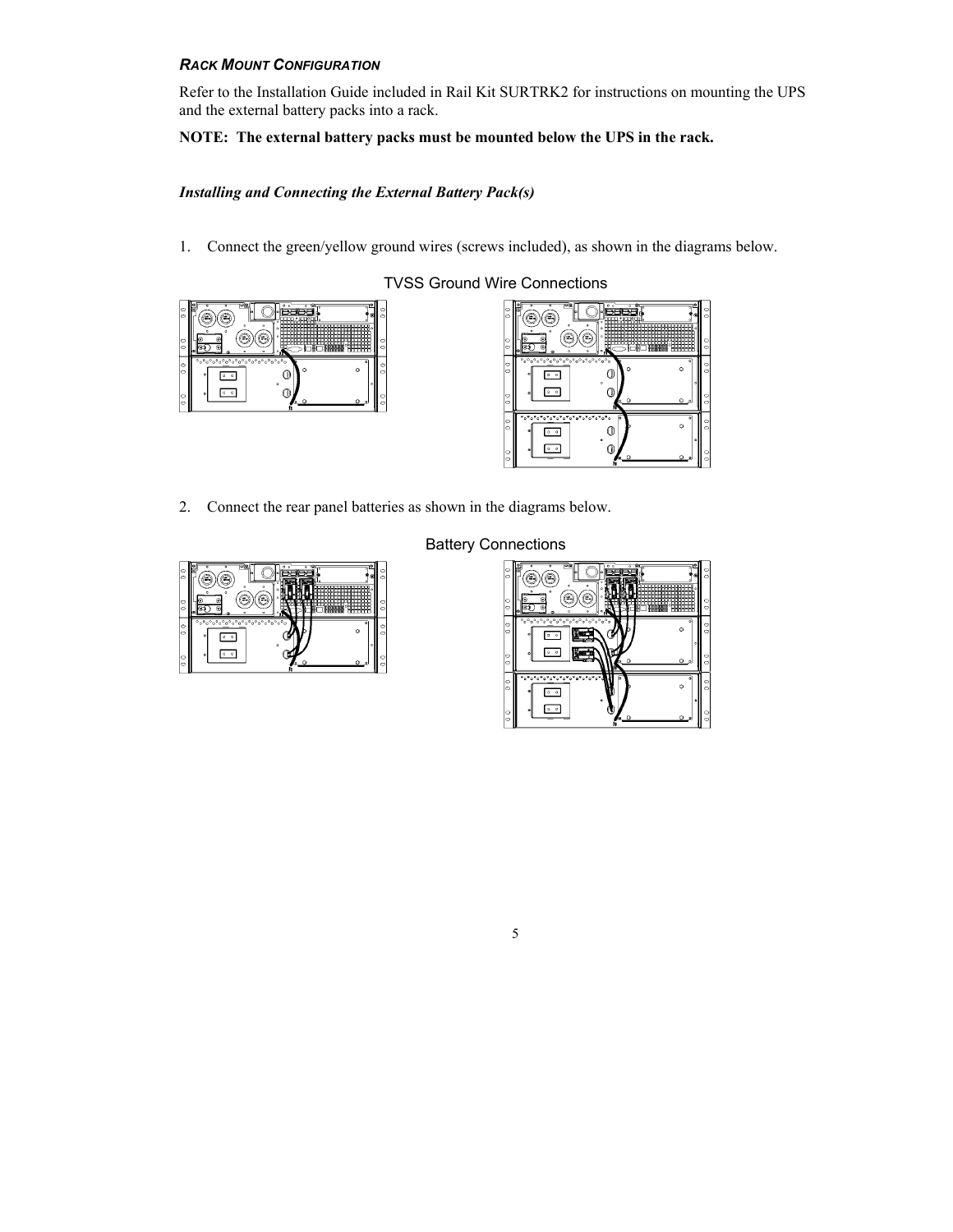









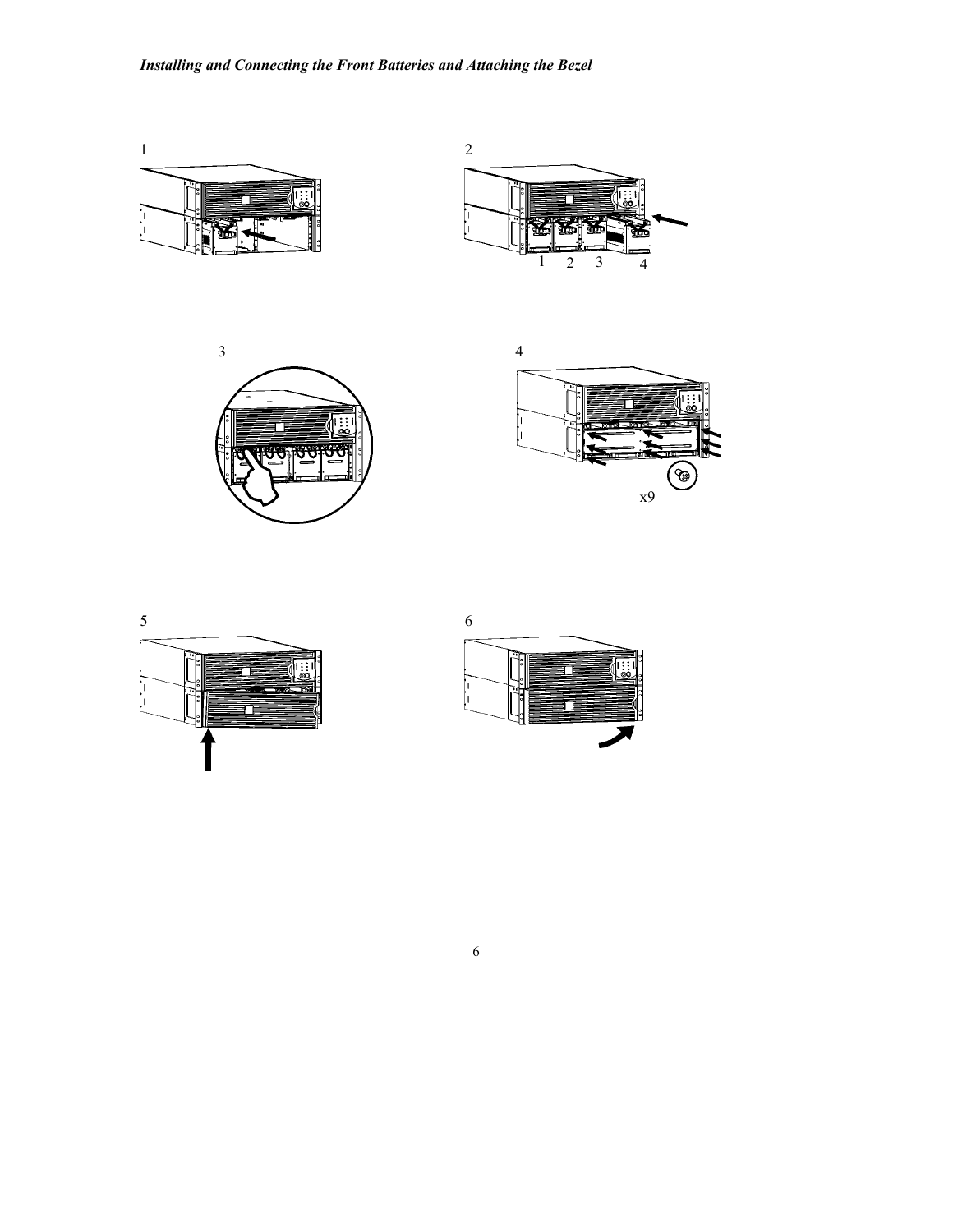### *Setting the UPS to Recognize the Battery Pack(s)*

#### **This configuration affects the accuracy of the runtime calculations that the UPS performs while running on battery power.**

Settings are made through supplied PowerChute® *Business Edition*, or PowerChute® *Network Shutdown* software, optional Smart Slot accessory cards, or Terminal Mode.

Refer to the instructions included with the software or accessory cards. See Terminal Mode instructions below.

#### *TERMINAL MODE TO CONFIGURE UPS PARAMETERS*

#### 3000 VA models:

Terminal Mode is a menu driven interface that enables enhanced configuration of the UPS.

Connect the serial cable to the serial com connector on the back of the UPS.

- 1. **EXIT** the PowerChute *Business Edition* using the following steps:
	- From the Desktop, go to **Start** => **Settings** => **Control Panel** => **Administrative Tools** => **Services.**
	- Select **APC PCBE Server** and **APC PCBE Agent** right click the mouse and select **Stop.**
- 2. Open a terminal program. Example: HyperTerminal
	- From the Desktop, go to **Start** => **Programs** => **Accessories** => **Communication** =>**HyperTerminal.**
- 3. Double-click on the **HyperTerminal** icon.
	- Follow the prompts to choose a name and select an icon. Disregard the message, "...must install a modem," if it is displayed. Click OK.
		- Select the **COM** port that is connected to your UPS. The port settings are:
			- 9 *bits per second 2400*
			- 9 *data bits 8*
			- 9 *parity none*
			- 9 *stop bit 1*
			- 9 *flow control none*
			- Press Enter
- 4. Example for setting the number of external battery packs (SURT192XLBP):

Once the blank terminal window is open, follow these steps to enter the number of battery packs: • Press Enter to initiate terminal mode. Follow the prompts:

> • Press 1 to modify UPS Settings. Press e (or E) to modify the number of battery packs. Enter the number of battery packs, including the internal battery pack (Number of packs: 1= internal battery module,  $2 = 1$  SURT192XLBP,  $3 = 2$ SURT192XLBP, etc.).

- Press Enter.
- Follow the prompts.
- 5. Exit the terminal program.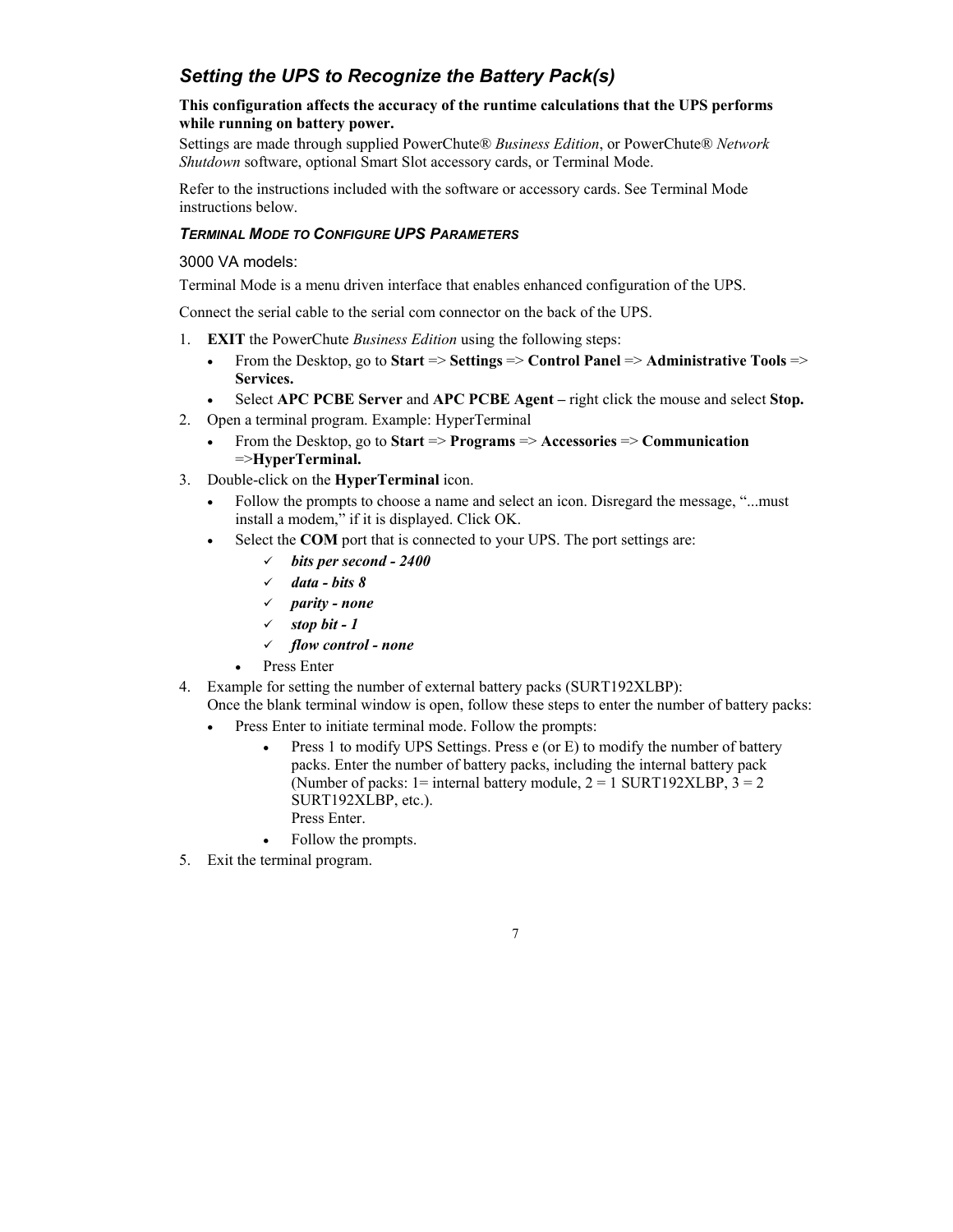#### 5000 VA models:

Terminal Mode is a menu driven interface that enables enhanced configuration of the UPS.

Connect the serial cable to the serial port on the back of the UPS.

When using PowerChute® *Network Shutdown* software:

- 1. Open a terminal program. Example: HyperTerminal
	- From the Desktop, go to **Start** => **Programs** => **Accessories** => **Communication** =>**HyperTerminal.**
- 2. Double-click on the **HyperTerminal** icon.
	- Follow the prompts to choose a name and select an icon. Disregard the message, "...must install a modem," if it is displayed. Click OK.
	- Select the **COM** port that is connected to your UPS. The port settings are:
		- 9 *bits per second 2400*
		- 9 *data bits 8*
		- 9 *parity none*
		- $\checkmark$  stop bit 1
		- 9 *flow control none*
		- Press Enter
- 3. Example for setting the number of external battery packs (SURT192XLBP):
	- Once the blank terminal window is open, follow these steps to enter the number of battery packs:
	- Press Enter to initiate terminal mode. Press Enter multiple times, until the prompt **User Name:** is displayed. Follow the prompts. Type slowly, waiting until each character appears on the screen prior to typing the next character. Web/SNMP Card defaults:
		- **User Name: apc** 
			- **Password: apc**
	- **Press 1 and Enter to select Device Manager.** 
		- **Select the model by entering the corresponding number, then press ENTER.**
	- **Press 3 and Enter to select Configuration.**
	- **Press 1 and Enter to select Battery.**
	- **Press 2 and Enter to change the Battery Settings.** 
		- **Type in the number of external battery packs (four battery modules per pack), then press Enter. (Number of packs: 1= internal battery module, 2 = 1 SURT192XLBP, 3 = 2 SURT192XLBP, etc.)**

- **Press 3 and Enter to accept the changes.**
- **Press ESC multiple times (5) to return to the main menu.**
- Press 4 and Enter to log out.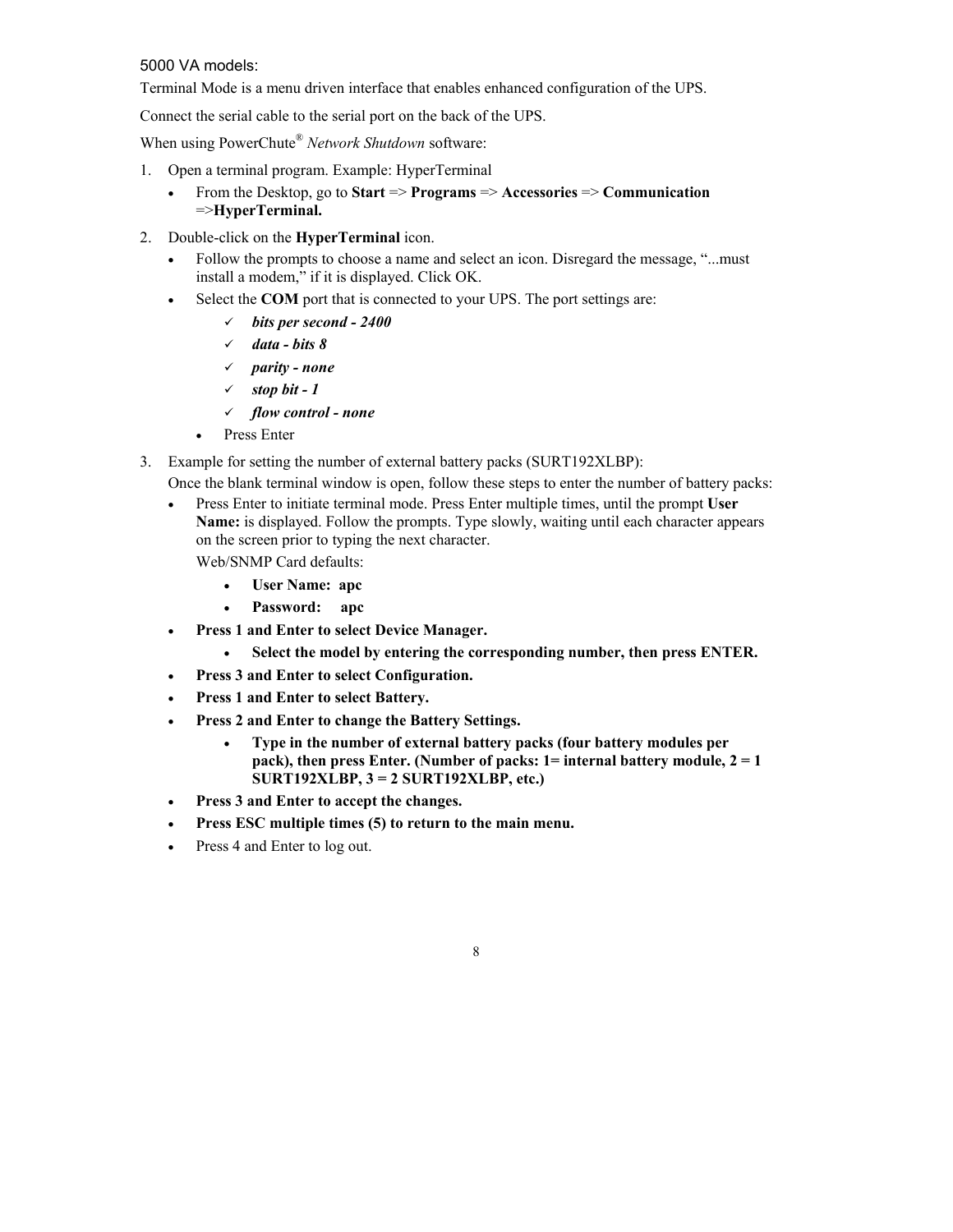# **2: STORAGE, MAINTENANCE, AND SERVICE**

### *Storage*

Store the UPS covered and positioned as for proper functioning, in a cool, dry location, with the batteries fully charged.

Store at: 50,000 ft (15,000 m)

 $-4^{\circ}$  to  $140^{\circ}$  F ( $-20$  to  $60^{\circ}$  C) Charge the batteries every 6 months.

### *Replacing the Battery Module*

This UPS has an easy to replace, hot-swappable battery module. Replacement is a safe procedure, isolated from electrical hazards. You may leave the UPS and connected equipment on during the procedure. See your dealer or contact APC at the web site, www.apc.com for information on RBC44 replacement battery modules.

The UPS battery life differs based on usage and environment. Refer to www.apc.com for on battery runtimes.



**Once the battery is disconnected, the connected equipment is not protected from power outages** 

**Be sure to deliver spent batteries to a recycling facility or ship to the manufacturer in the replacement battery packing material.** 

### *Service*

If the UPS requires service follow these steps:

- 1. Contact APC Customer Service through the APC web site, www.apc.com/support.
	- Note the model number of the unit, the serial number, and the date purchased. If you call APC Customer Service, a technician will ask you to describe the problem and try to solve it over the phone, if possible. If this is not possible, the technician will issue a Returned Material Authorization Number (RMA#).
	- If the unit is under warranty, repairs are free. If not, there is a repair charge.
	- Procedures for servicing or returning products may vary internationally. Refer to the APC web site for country specific instructions.
- 2. Pack the unit in its original packaging. If the original packing is not available, refer to the APC web site, www.apc.com/support, for information about obtaining a new set.
	- Pack the unit properly to avoid damage in transit. Never use Styrofoam beads for packaging. Damage sustained in transit is not covered under warranty.



**Always DISCONNECT THE BATTERY(S) before shipping in compliance with U.S. Department of Transportation (DOT) regulations. The battery(s) may remain in the UPS.** 

- 3. Mark the RMA# on the outside of the package.
- 4. Return the unit by insured, prepaid carrier to the address given to you by Customer Service.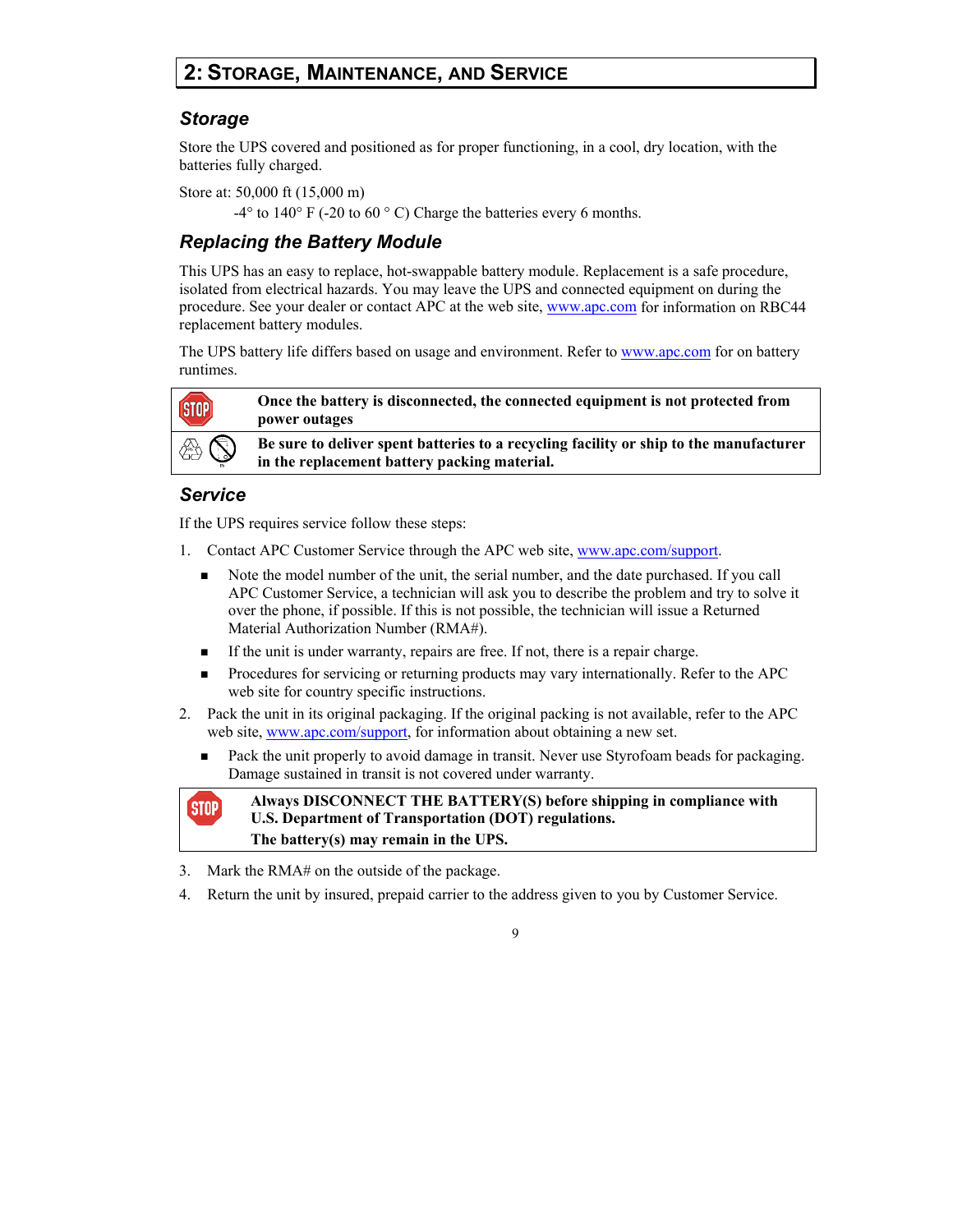# **3: REGULATORY INFORMATION, CONTACTING APC AND WARRANTY**

### *Regulatory Agency Approvals*

 $\epsilon$ 

See User Manuals for SURT3000/5000XL 3U and SURT7500/10000XL 6U models for complete regulatory approval listings.

*Declaration of Conformity* 

#### 2003 **EC Declaration of Conformity** We, the undersigned, declare under our sole responsibility that the equipment specified below conforms to the following standards and directives: **Standards to Which Conformity Declared:** EN 50091-1-1,1-2, EN 55022, EN 6100-3-2, EN 60950 **Application of Council Directives:** 73/23/EEC, 93/68/EEC **Type of Equipment: External Battery Pack Model Numbers:** SURT192XLBP **Manufacturer's Name and Address:** American Power Conversion 132 Fairgrounds Road West Kingston, Rhode Island, 02892, USA -or-American Power Conversion (A. P. C.) b. v. **Ballybritt Business Park** Galway, Ireland -or-American Power Conversion 2nd Street PEZA Cavite Economic Zone<br>Rosario, Cavite Philippines -or-**American Power Conversion** Main Avenue, Peza Rosario, Cavite, Philippines  $-0r-$ APC (Suzhou) UPS Co., Ltd 339 Suhong Zhong Lu Suzhou Industrial Park Suzhou Jiangsu 215021 PR China **Importer's Name and Address:** American Power Conversion (A. P. C.) b. v. **Ballybritt Business Park** Galway, Ireland Richard J. Everett, Sr. Regulatory Compliance Engineer Place: N. Billerica, MA U.S.A. Distant J. Energy 5 Jan 02 Place: Galway, Ireland Ray S. Ballard, Managing Director, Europe Say of father  $5$  Jan $02$